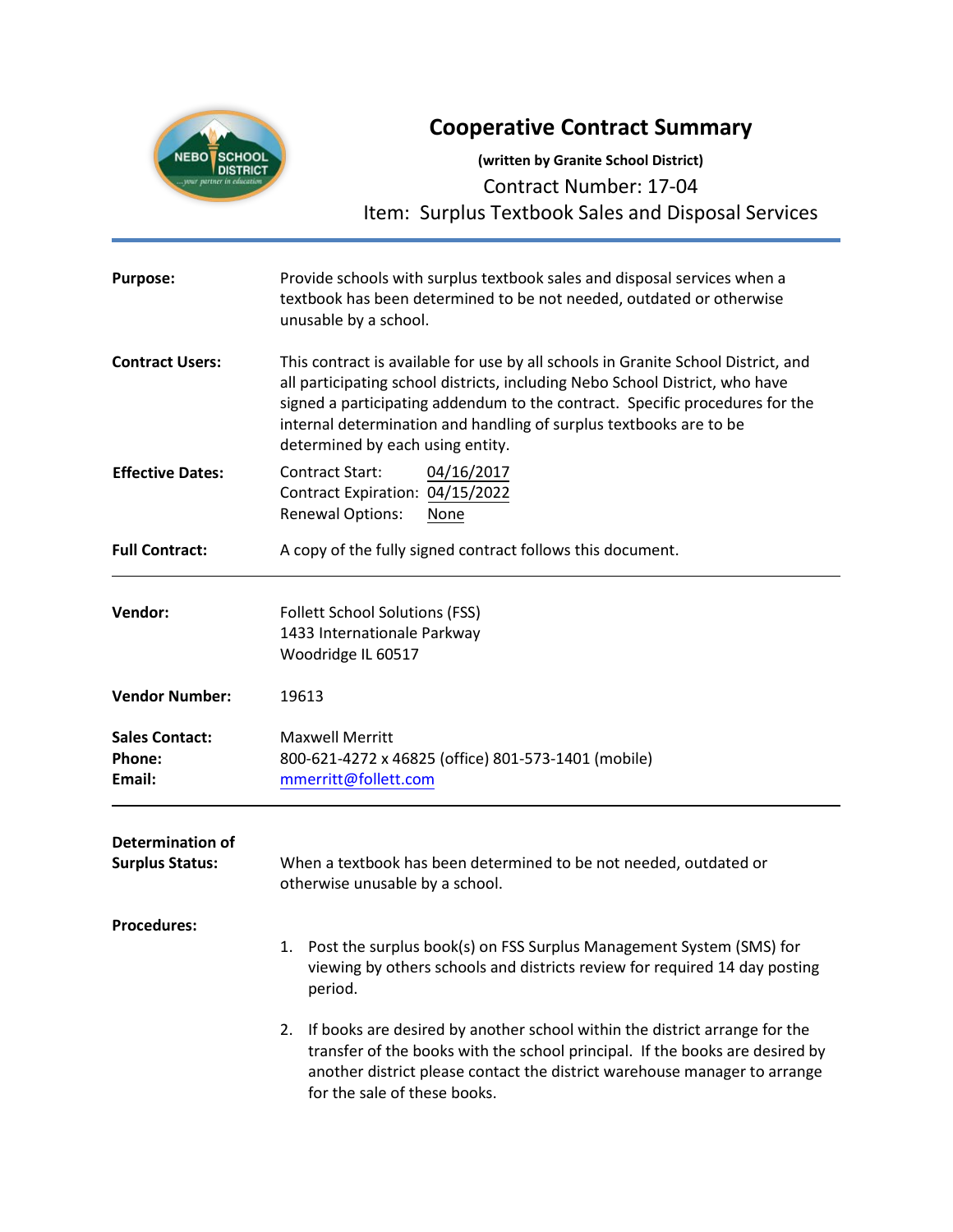|                          | If no parties are interested in the book a principal should dispose of the<br>3.<br>book using this contract in this order:<br>a. Sell the books to FSS through this contract. Checks will be issued to<br>the district or school from Follett as determined by participating<br>district. For Granite School District the check will be issued to the<br>participating school and the funds can either be placed in the school<br>textbook or library budget.<br>b. Work with FSS to recycle the textbook if no market demand exists<br>for the text book.<br>c. Donate them to any individual or group that may have use for them |  |
|--------------------------|-------------------------------------------------------------------------------------------------------------------------------------------------------------------------------------------------------------------------------------------------------------------------------------------------------------------------------------------------------------------------------------------------------------------------------------------------------------------------------------------------------------------------------------------------------------------------------------------------------------------------------------|--|
| <b>Buy Back Process:</b> | To occur multiple times during the year as determined by the district to<br>capitalize on the most advantageous market conditions. These times will be<br>arranged by the district warehouse manager.                                                                                                                                                                                                                                                                                                                                                                                                                               |  |
| <b>Contract Pricing:</b> |                                                                                                                                                                                                                                                                                                                                                                                                                                                                                                                                                                                                                                     |  |
|                          | <b>Revenue Sharing</b><br>1.<br>Revenue is to split for all books purchased by FSS. For books that are in<br>used condition, FSS will pay the greater price of:<br>a. FSS' Buy Guide<br>b. 51% of the lowest Amazon Marketplace Price<br>2. Credit Voucher Program                                                                                                                                                                                                                                                                                                                                                                  |  |
|                          | FSS will provide payment in the form of a corporate draft at the close of<br>each collection period. To further increase value, the district may choose<br>payment in the form of a FSS credit voucher, adding an additional 10% value<br>to payment and providing for the redemption at any of the Follett                                                                                                                                                                                                                                                                                                                         |  |

to payment and providing for the redemption at any of the Follett Corporation family of companies (Follett Educational Services, Inc, Follett Library Resources, and Follett Software Company).

3. Customer Rewards Program

FSS offers districts a Customer Rewards Program: districts can earn 1 point for every dollar spent on the purchases of any FSS products or services. Products and services include, but are not limited to, Pre-Owned Textbooks, New Paperback Novels, new Reference Books, and New Supplemental Learning Materials. Please refer t[o www.FES.follett.com](http://www.fes.follett.com/) for a complete list of products and services. The district can also earn 1 point for every dollar FSS pays the district for the books sold to FSS ("buybacks"). Points accrue from June 1 through May 31 of each year, based on purchases/buy-backs completed within that time period that are on or after the enrollment date of the district.

4. Consignment Program

FSS can create a district consignment lot for textbooks that may have future value beyond FSS' immediate need. Books meeting consignment criteria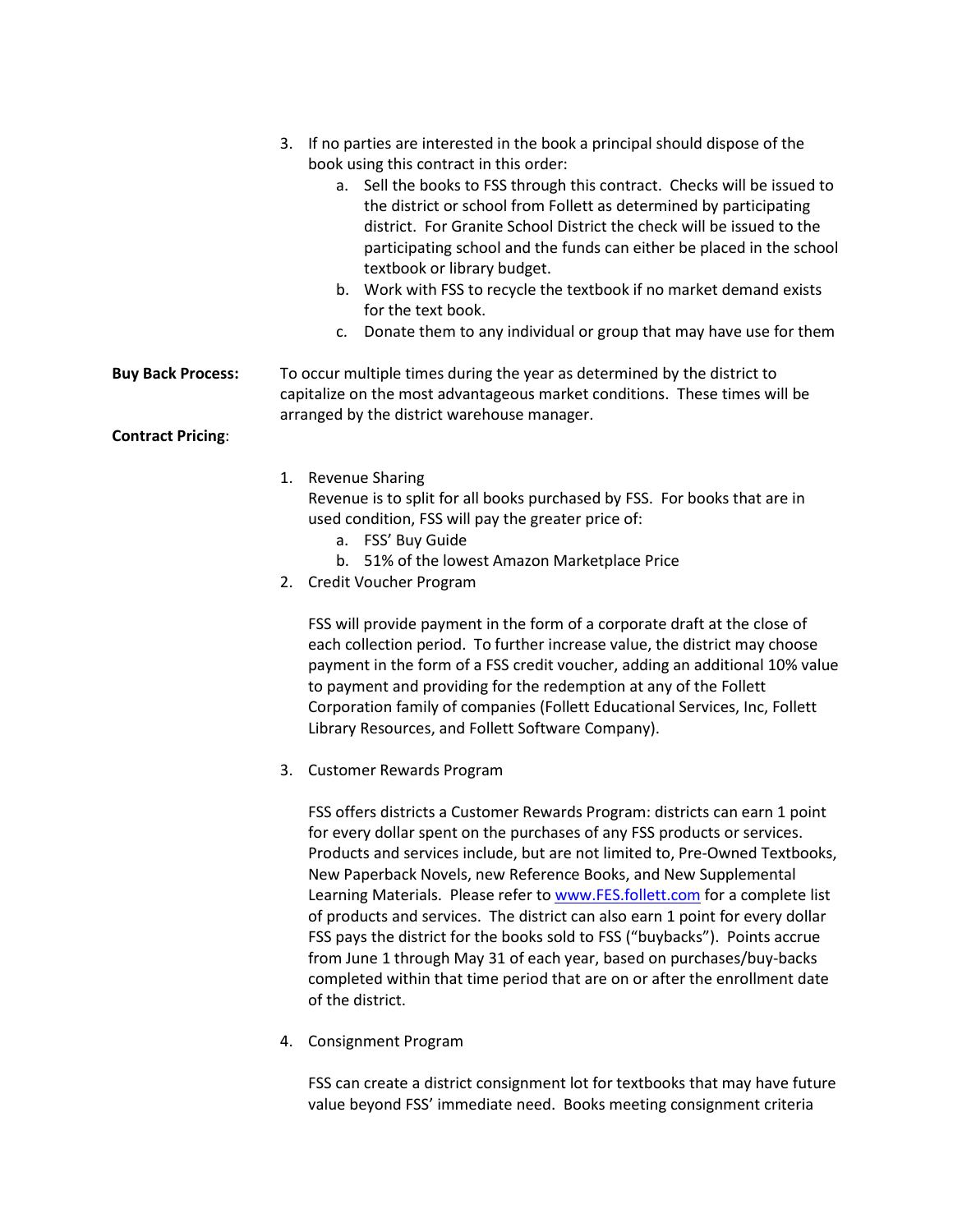will be captured during FSS' sorting process. These books will be held at FSS' facility at no cost or risk to the district. FSS will monitor the consignment lot against FSS' daily needs and should the textbooks be pulled from this inventory a payment will be made to the district.

Purchasing Agent: Jared Gardner Phone: 385-646-4561

Email: [jbgardner@graniteschools.org](mailto:jbgardner@graniteschools.org)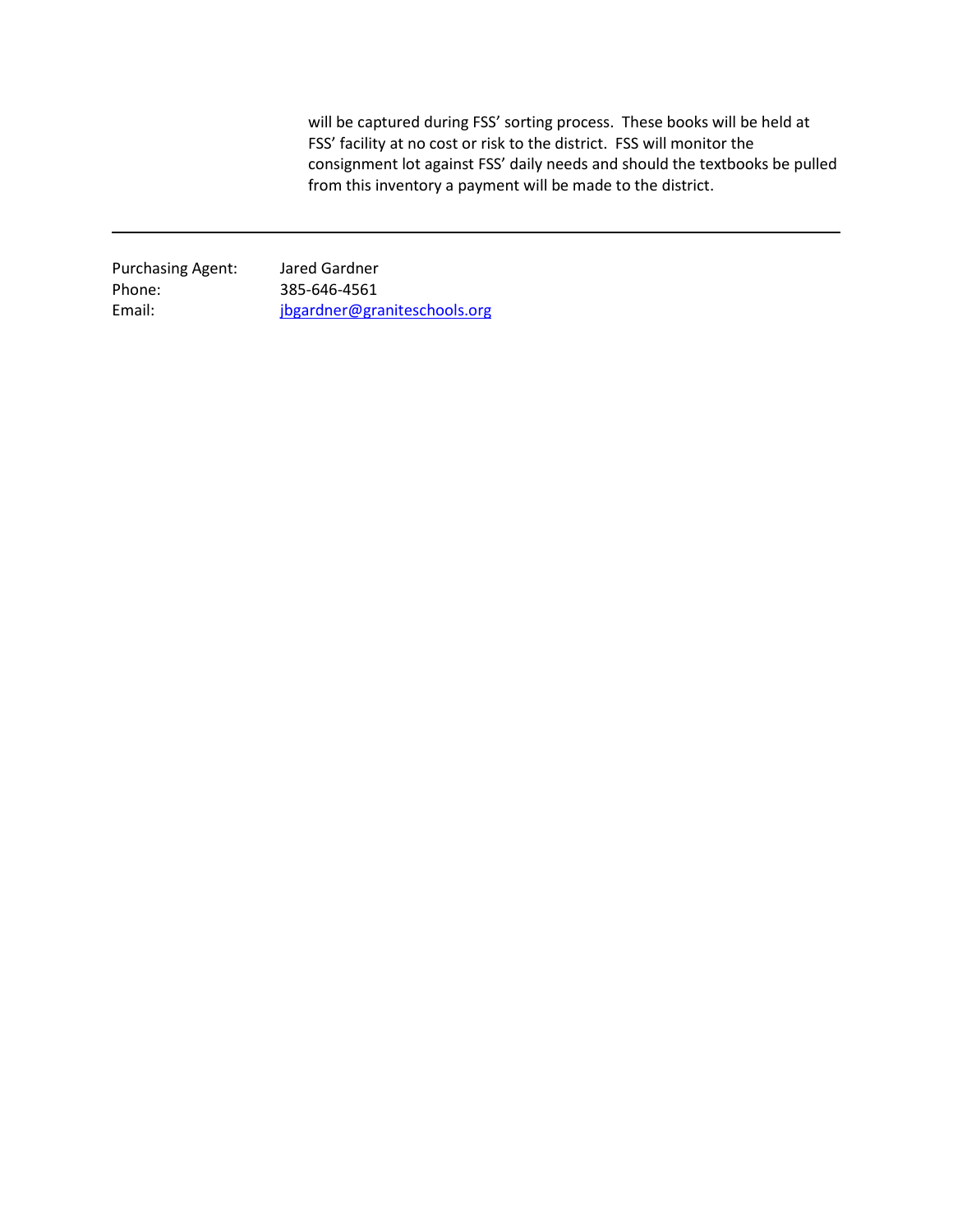

## **Instructional Material Removal Services**

## **Service Description:**

Follett School Solutions (FSS) provides services which allow school districts to efficiently remove instructional materials from school and district sites and to relocate, donate or recycle those materials according to district needs. From planning to execution, FSS uses its extensive experience in the K-12 instructional materials industry to bring expertise and efficiencies to the removal and relocation process. FSS has partnerships with charitable organizations and recyclers across the country and can make sure old materials are disposed of in a responsible environmentally-safe way. These fee-based removal services can be performed as a one-time project or on a reoccurring basis as part of a district's environmental sustainability plan.

## **Scope of Work:**

Regardless of the size or scope of the project, FSS manages every aspect of the instructional materials removal process. Upon receipt of a signed contract, FSS will collaborate with the district to schedule and plan the project according to district specifications and industry best practices.

At each scheduled time of pickup, the FSS Project Manager and project team will:

- Check in at the school or district site and find out where the books are located.
- Position a truck as close as possible to the appropriate entrance.
- Extract the materials from the school or district site and load them into a truck.
- Notify school contact that pickup has been completed. Securing a signed receipt of completion.
- Materials will then be donated, recycled, or transported to other sites, according to the contract.

### **Safety:**

Follett holds student and staff safety as its highest priority. The FSS Project Managers working the project will take great care to ensure that every laborer has passed an extensive background check and follows the district's safety and security protocols. Managers will also thoroughly check the condition of each pickup site to ensure the area is clean before they leave the site. Any concerns should be reported to the FSS Project Manager so that they can be immediately addressed.

### **School District Responsibilities:**

- Identify one representative to serve as primary contact and liaison between district and FSS.
- Identify and label instructional materials to be removed from each site.
- Select one designated pickup area at each site. Ensure pickup area is on the ground-level and near an easily accessible exterior door.
- Position material at each site's designated pickup area. *(Materials do not need to be boxed)*

### **The Follett Advantage:**

Follett has over 140 years of experience delivering the best content, software and services to support schools, students and staff. The FSS team assigned to service projects draws on that experience to plan and execute a solution that is scalable and sustainable. By partnering, your district and Follett can make sure old instructional materials move out so new instructional materials can move in. This helps to ensure that every student and teacher has the right resource, in the right place, at the right time.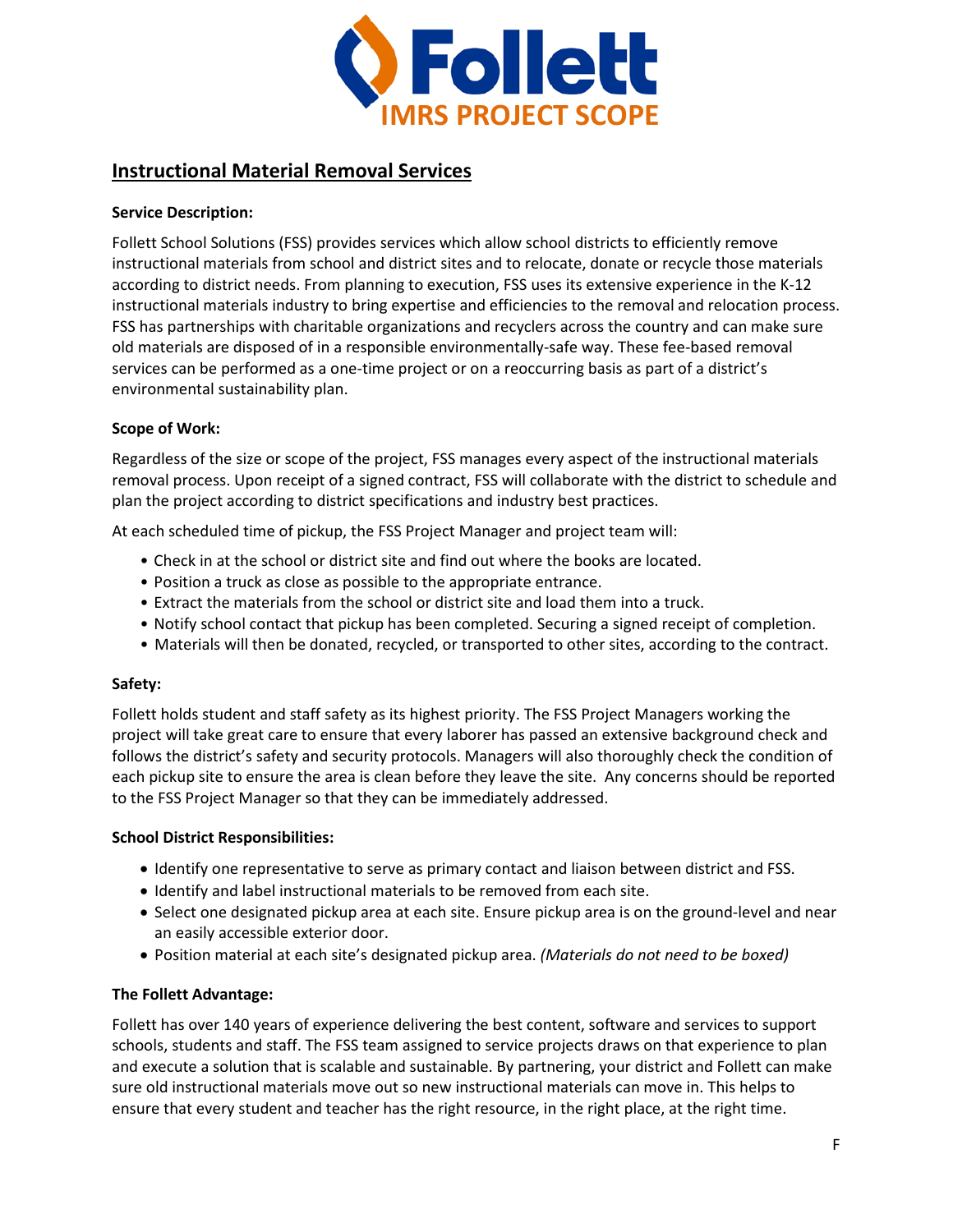

In order for the instructional materials pickup project to run as smoothly as possible, the individual school sites need to execute the following tasks in advance of the project:

Check once each task has been completed

- $\Box$  1. Select a location in the school to designate as a collection point and pickup spot
	- a. Pickup location must be on the ground floor and near a perimeter exit in the rear of the building
	- b. Follett uses 26-foot trucks to pickup materials. The best pickup locations are near perimeter doors where a truck can safely back in and quickly load the materials
- $\Box$  2. Collect out-of-adoption and surplus instructional materials
	- a. Includes: textbooks, workbooks, TE's and supplemental material
	- b. Excludes: e-waste, flammable or toxic materials, plastic binders, CDs, VHS, etc.
- $\Box$  3. Position materials at designated pickup area
	- a. Textbooks should be stacked, preferably not in boxes
- $\Box$  4. Secure the Follett pickup sign on the material designated for pickup
- $\Box$  5. Notify District Contact that your school is ready
	- a. Send email with the following information
		- i. School name and address (including zip code)
		- ii. School contact name, phone number and email address (please provide information for a contact that will be on site and available the week of the pickup)
		- iii. School hours of operation
		- iv. Specific location of instructional materials
		- v. Total quantity to be removed number of units books/boxes/pallets.
		- vi. Site specific comments
- $\Box$  6. Notify school office staff of where the materials are located and when the Follett team is projected to stop by for pickup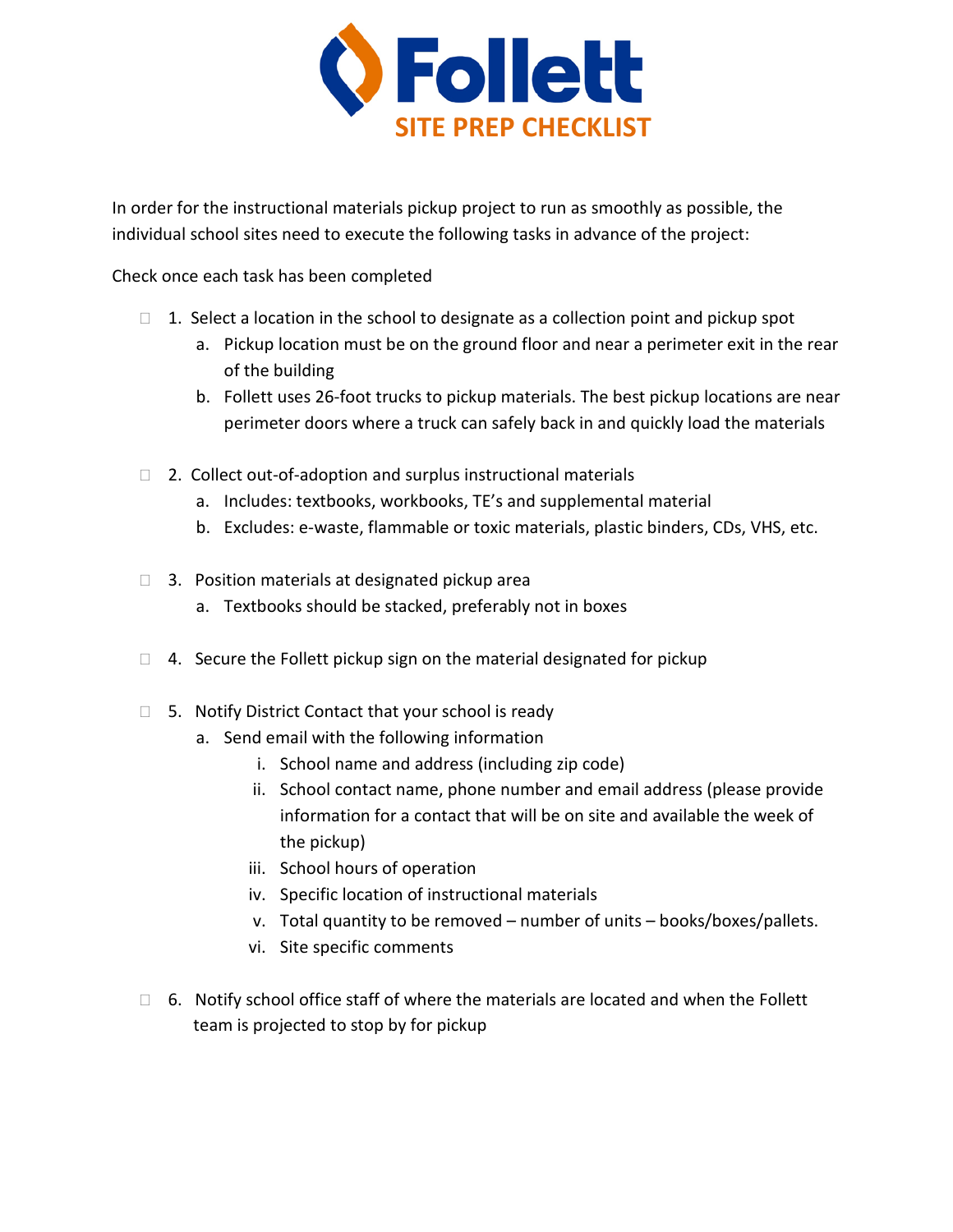

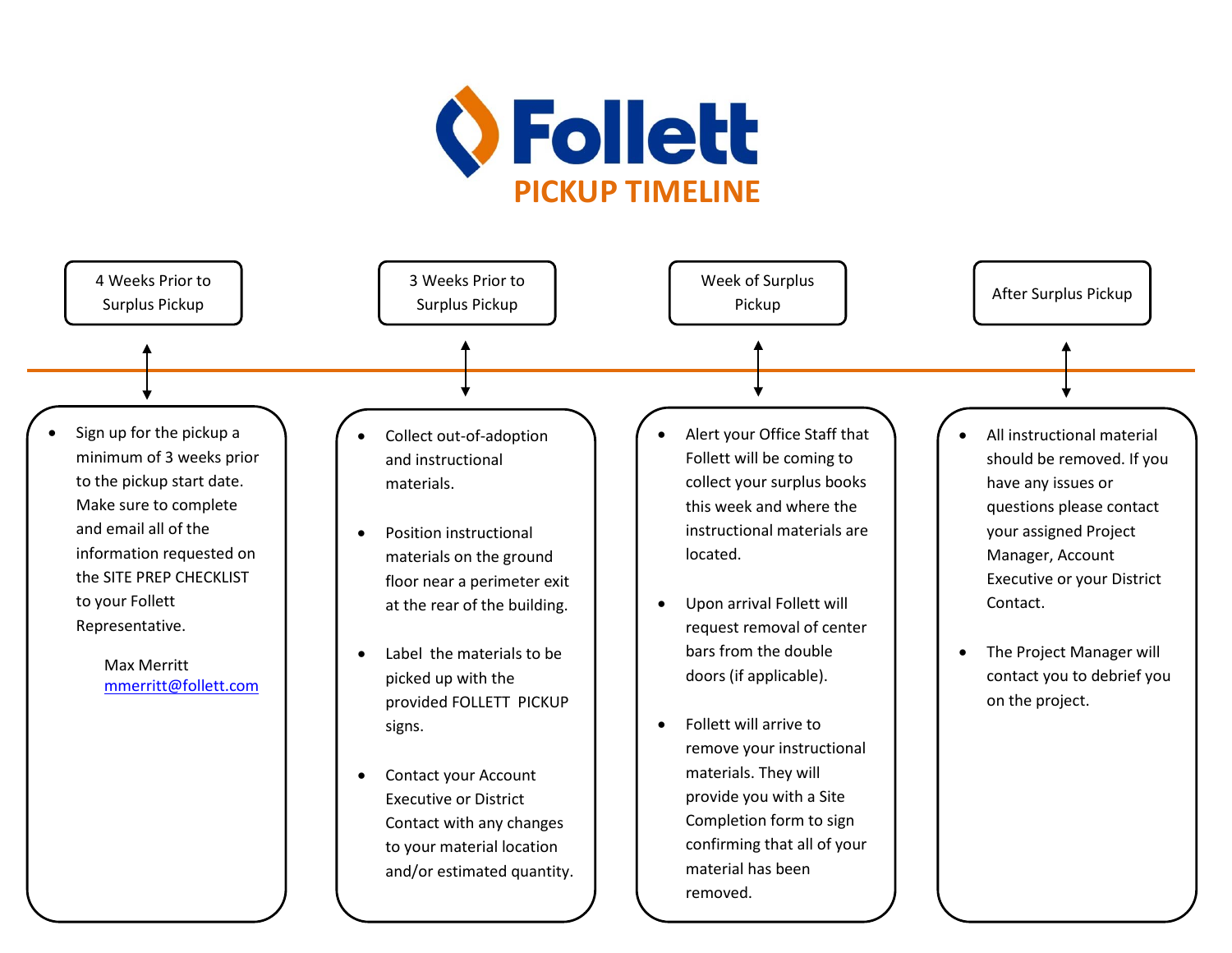

## **Surplus Management System**

To create a new account for the Surplus Management System:

- 1) Open a browser and go to [http://surplusmanagement.fes.follett.com](http://surplusmanagement.fes.follett.com/)
- 2) Follow the link to create a new account.
- 3) The next page will prompt you to accept terms and conditions of use (this system is proprietary and confidential to Follett Educational Services. Please do not share your password or any information about the system with others)

| <b>Surplus Management System</b><br>Profile Contact About SMS<br><b>Home</b>         |  |  |
|--------------------------------------------------------------------------------------|--|--|
| <b>Welcome!</b>                                                                      |  |  |
| Use the login form below to get started. Not a user? Click here to create a profile. |  |  |
| Login to the Surplus System                                                          |  |  |
| User Name*<br><b>Follow the link</b><br>Password*                                    |  |  |
| Forgot password? Click here                                                          |  |  |
| <b>Submit</b>                                                                        |  |  |
| denotes required fields                                                              |  |  |

## **Creating a New Account**

To complete the account creation process:

- 1) Fill out the user profile information.
- 2) When entering the district name, click on the search icon to the right of "School District".
- 3) Type "Cache", pause a moment and the district options will auto-complete. Select your district to correctly link your school with all of the other schools in your district.



| <b>Surplus Management System</b><br><b>Contact About SMS</b><br><b>Profile</b><br><b>Home</b> |                                 |  |  |  |
|-----------------------------------------------------------------------------------------------|---------------------------------|--|--|--|
| Begin here                                                                                    |                                 |  |  |  |
| <b>Create Your Profile</b>                                                                    |                                 |  |  |  |
| User Name*                                                                                    | Search by the icon<br>Password* |  |  |  |
| School Name*                                                                                  |                                 |  |  |  |
| School District* R                                                                            |                                 |  |  |  |
| Address*                                                                                      | Address <sub>2</sub>            |  |  |  |
| City*                                                                                         | State*<br>Zip*<br>UT            |  |  |  |
| <b>Contact Name*</b>                                                                          | <b>Contact Email Address*</b>   |  |  |  |
| Contact Phone* (000-000-0000)                                                                 | Contact Fax* (000-000-0000)     |  |  |  |
| <b>Submit</b>                                                                                 |                                 |  |  |  |
| * denotes required fields                                                                     |                                 |  |  |  |

4) For any questions or suggestions please contact Max Merritt at 801-205-0259 or by email at [mmerritt@follett.com](mailto:mmerritt@follett.com)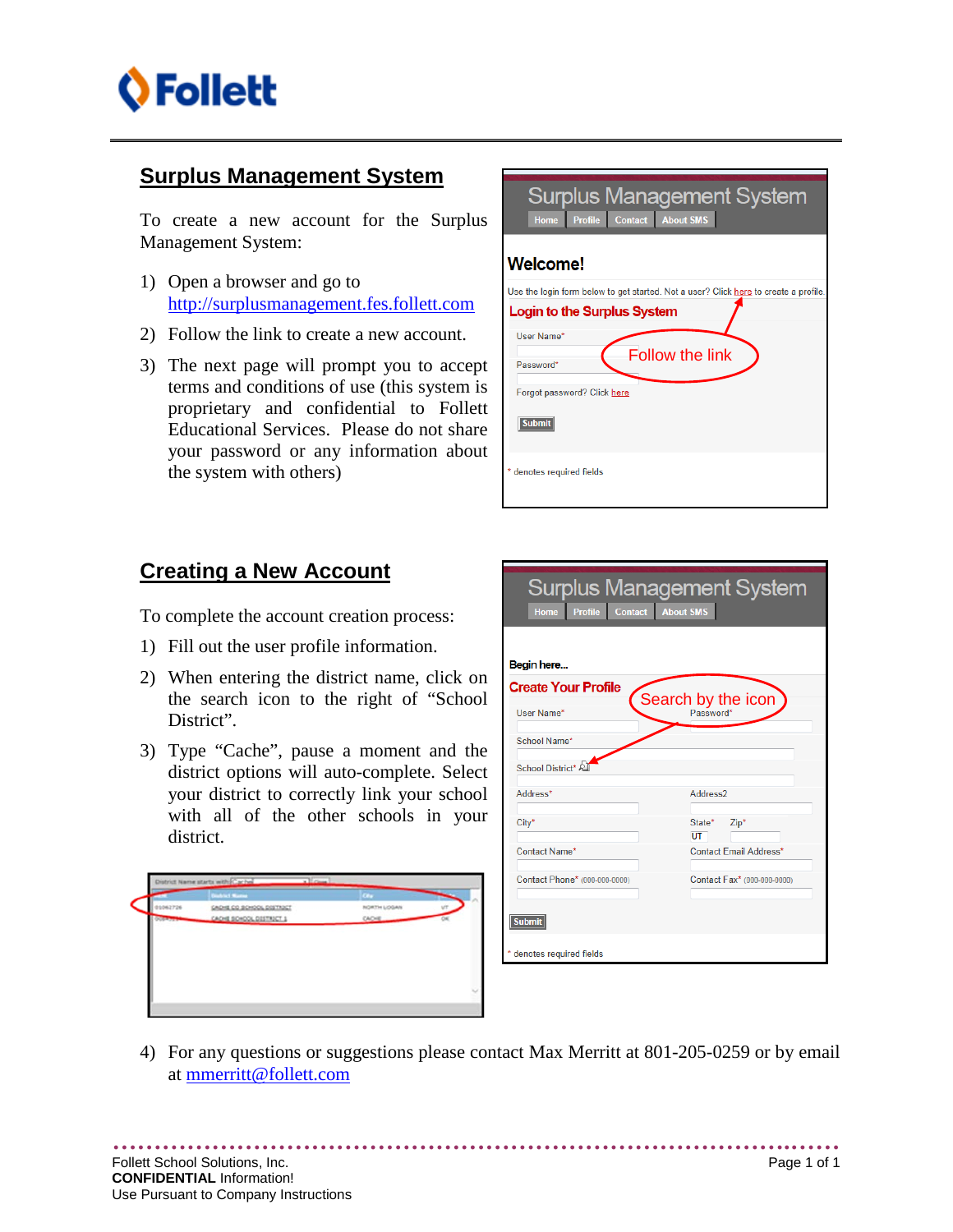

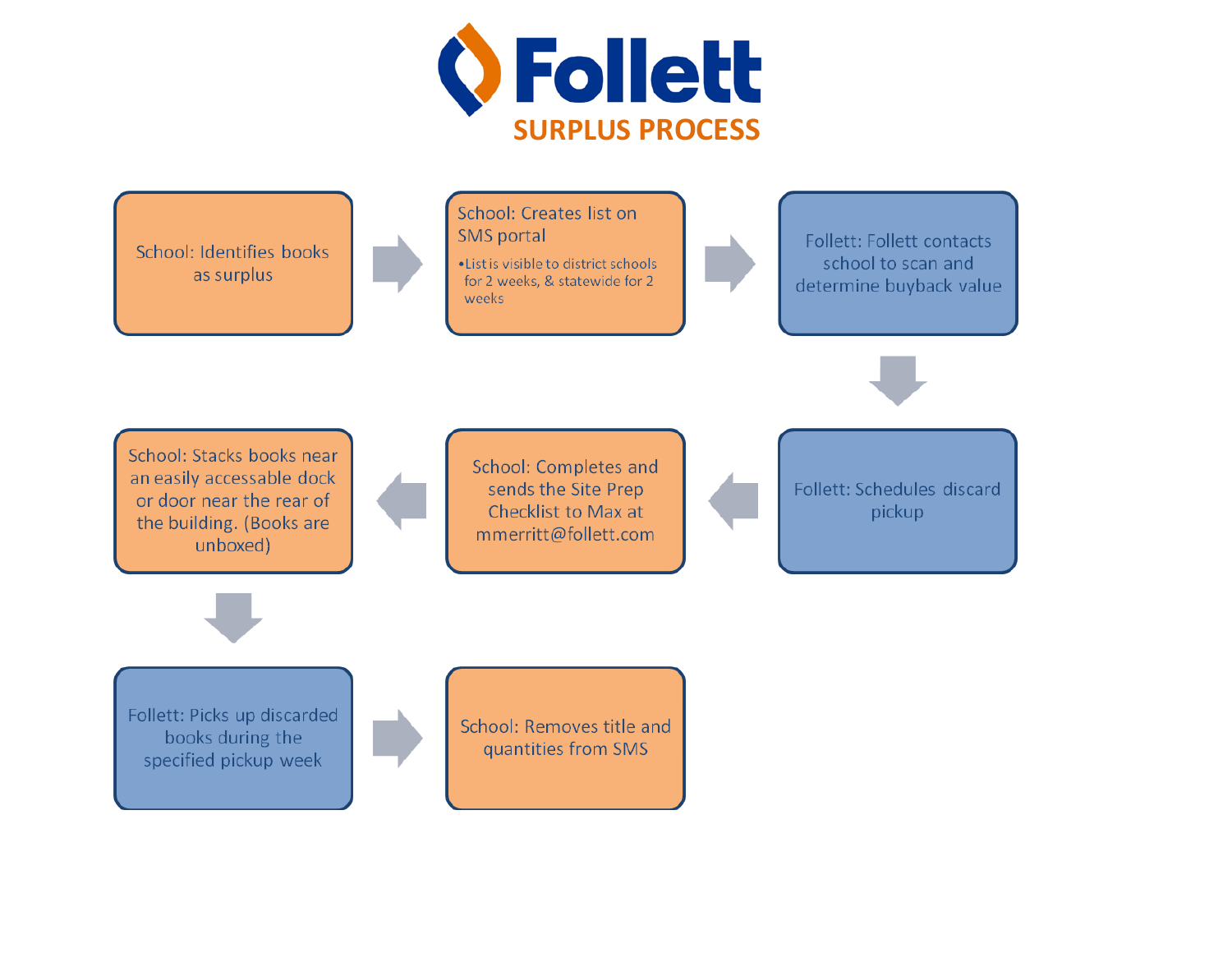